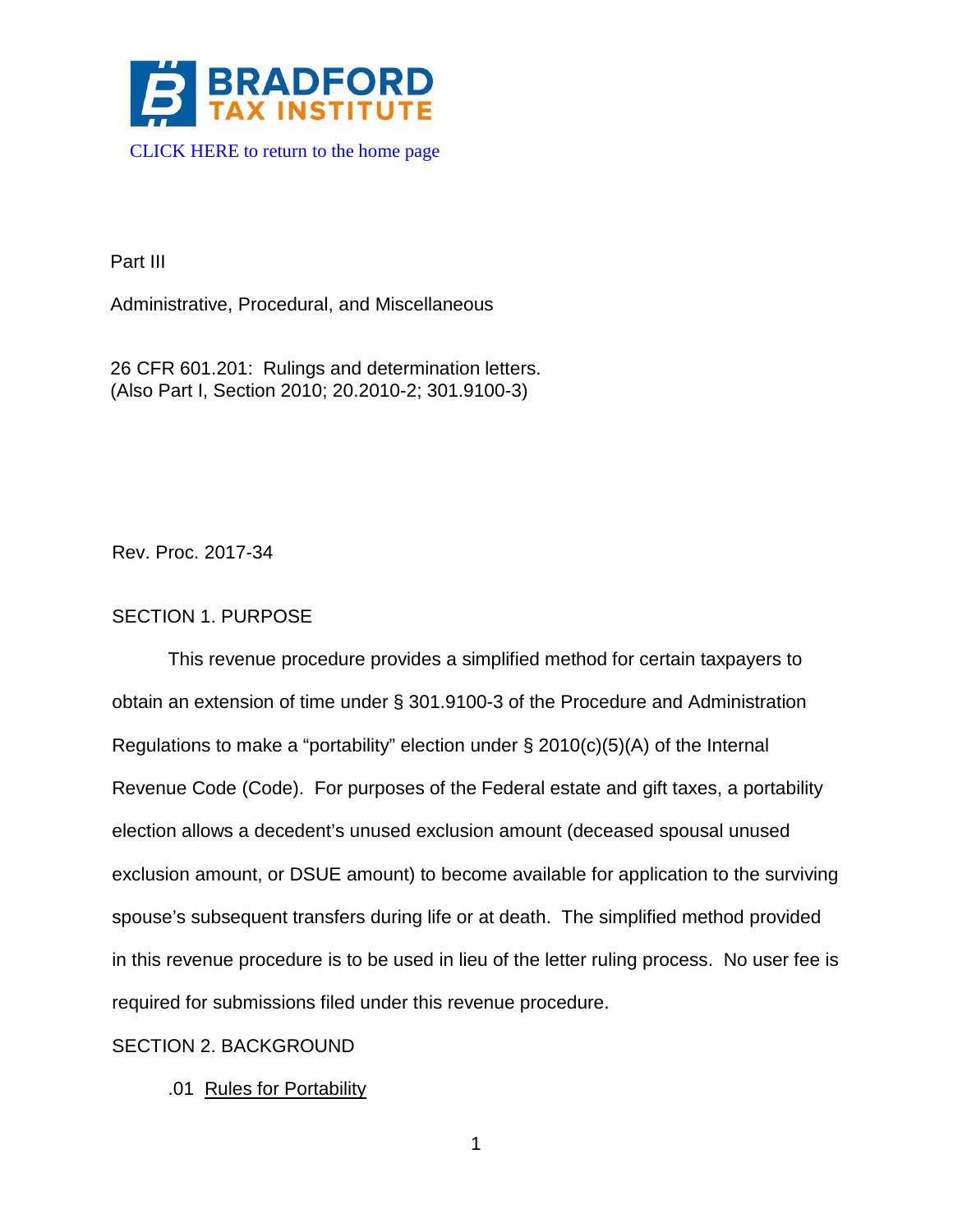(1) Section 303(a) of the Tax Relief, Unemployment Insurance Reauthorization, and Job Creation Act of 2010 (TRUIRJCA), Pub. L. No. 111-312, 124 Stat. 3296, 3302 (2010), amended § 2010(c) of the Code to allow the estate of a decedent who is survived by a spouse to make a portability election. For purposes of the Federal estate and gift taxes, a portability election allows the surviving spouse to apply the decedent's DSUE amount to the surviving spouse's own transfers during life and at death. The portability election applies to estates of decedents dying after December 31, 2010, if such decedent is survived by a spouse. The portability provisions under § 2010(c) of the Code were scheduled to expire on January 1, 2013, pursuant to §§ 101(a)(1) and 304 of TRUIRJCA. However, § 101(a) of the American Taxpayer Relief Act of 2012 (ATRA), Pub. L. No. 112-240, 126 Stat. 2313 (2013), made the ability to elect portability permanent.

 (2) Section 2010(c)(2) of the Code defines the applicable exclusion amount used to determine the applicable credit amount as the sum of the basic exclusion amount and, in the case of a surviving spouse, the DSUE amount. Section 2010(c)(3) of the Code defines the basic exclusion amount as \$5,000,000, as adjusted for inflation in each year after calendar year 2011. Section 2010(c)(4) of the Code, as amended pursuant to a technical correction in § 101(c) of ATRA, defines the DSUE amount as the lesser of (A) the basic exclusion amount, or (B) the excess of the applicable exclusion amount of the last deceased spouse of the surviving spouse over the amount with respect to which the tentative tax is determined under  $\S$  2001(b)(1) of the Code on the estate of such deceased spouse.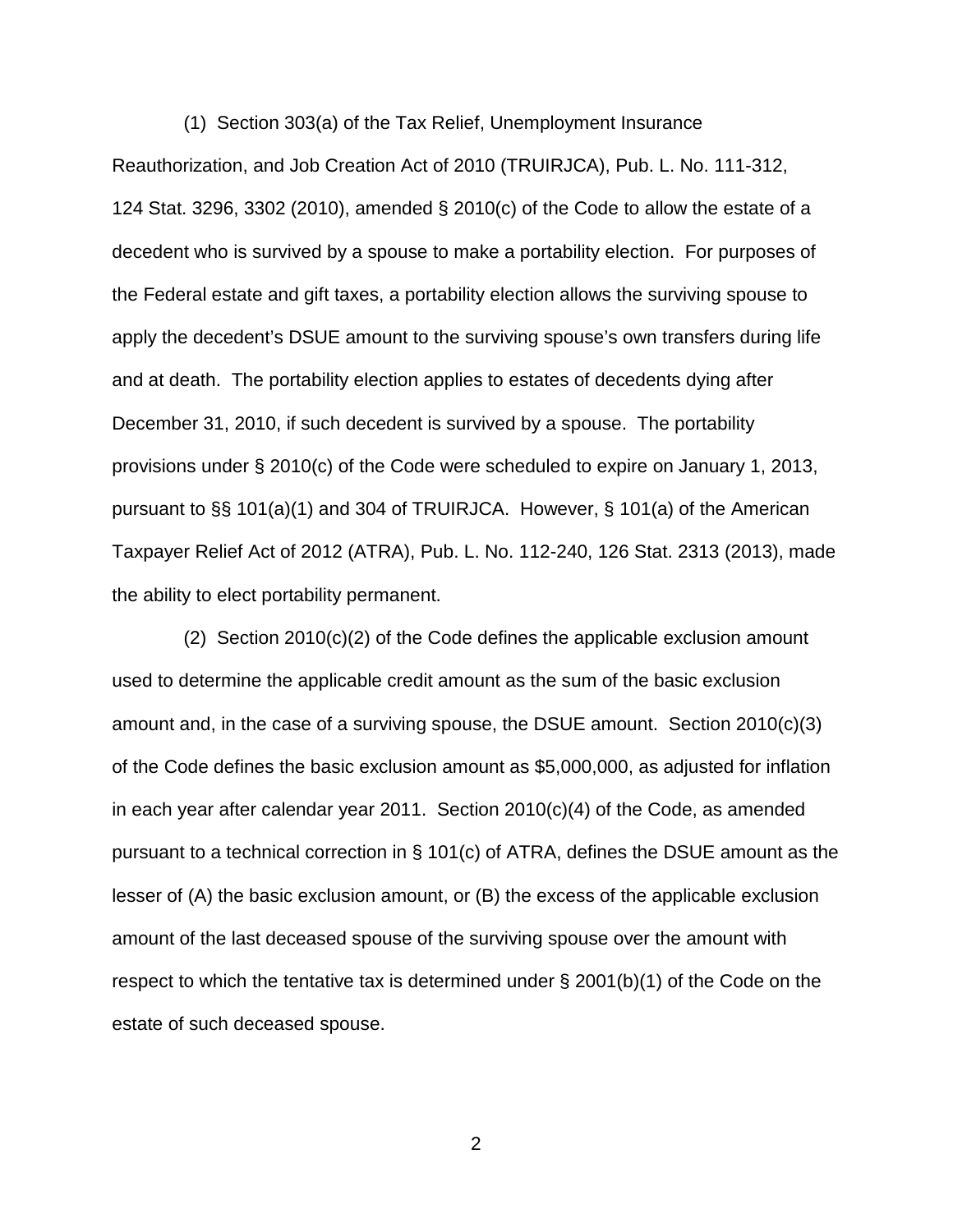(3) Section 2010(c)(5)(A) provides certain requirements that the executor of the estate of a deceased spouse must satisfy to elect portability and thereby make the decedent's DSUE amount available to the decedent's surviving spouse. In particular, the executor of the estate of the deceased spouse must elect portability of the DSUE amount on an estate tax return, which must include a computation of the DSUE amount. Under  $\S 2010(c)(5)(A)$ , a portability election is effective only if made on an estate tax return that is filed within the time prescribed by law (including extensions) for filing such return.

 (4) On June 18, 2012, the Department of the Treasury (Treasury) and the Internal Revenue Service (the Service) published in the Federal Register (77 FR 36150) temporary regulations under §§ 2010 and 2505 (T.D. 9593, 2012-28 I.R.B. 17). The portability provisions of the temporary regulations have retroactive effect, applying to estates of decedents dying on or after January 1, 2011. On the same day, a notice of proposed rulemaking (REG-141832-11) containing regulations proposed by crossreference to the temporary regulations was published in the Federal Register (77 FR 36229). Treasury and the Service published final regulations (80 FR 34279) under §§ 2010 and 2505 on June 16, 2015 (T.D. 9725, 2015-26 I.R.B. 1122), which generally adopt the rules in the temporary and proposed regulations and apply to estates of decedents dying on or after June 12, 2015.

 (5) Section 20.2010-2(a)(1) of the Estate Tax Regulations provides that an estate that elects portability will be considered, for purposes of subtitle B and subtitle F of the Code, to be required to file a return under § 6018(a). Accordingly, the due date of an estate tax return required to elect portability is 9 months after the decedent's date of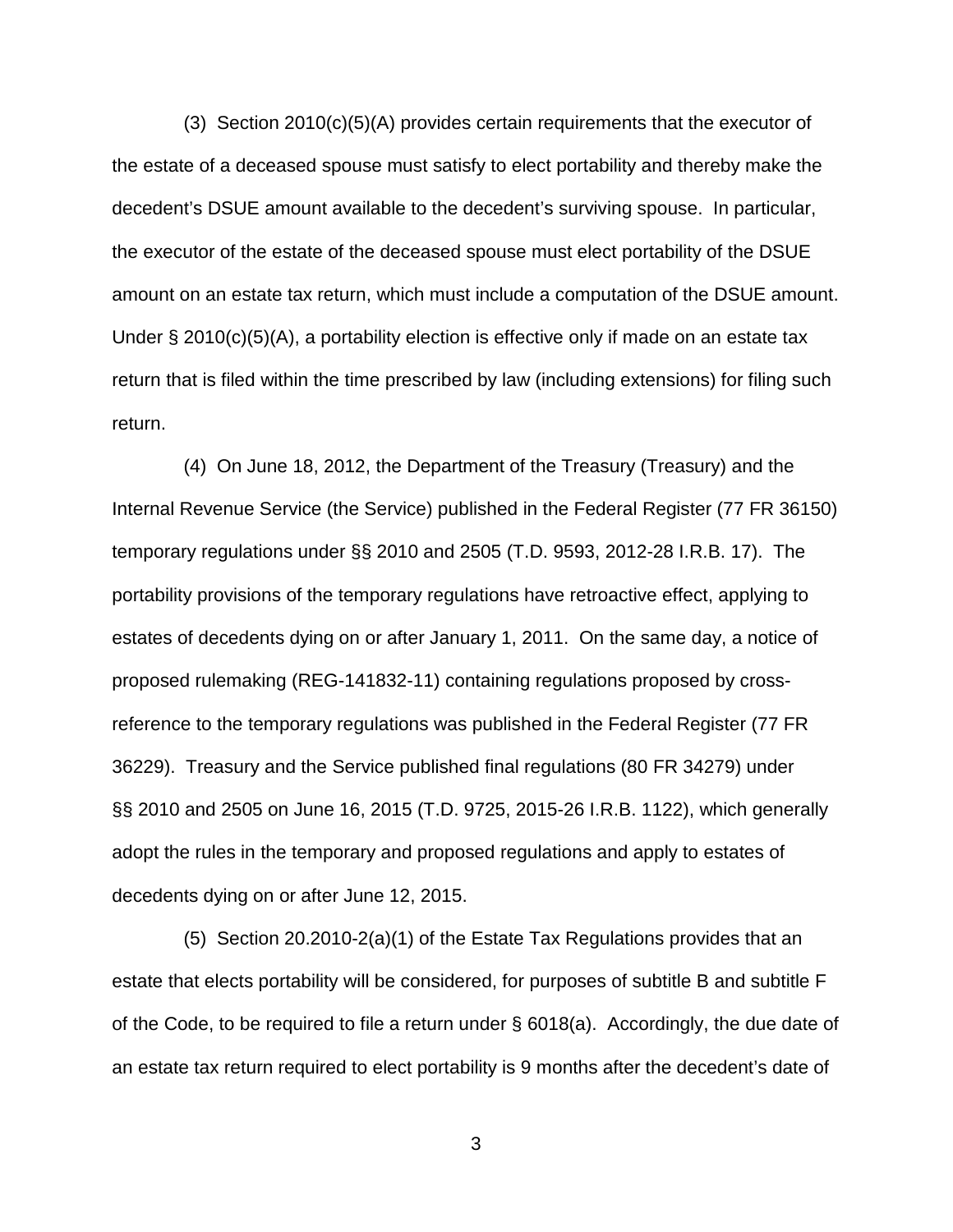death or the last day of the period covered by an extension (if an extension of time for filing has been obtained). Section 20.2010-2(a)(1) further provides that an extension of time to elect portability will not be granted under § 301.9100-3 to an estate that is required to file an estate tax return under § 6018(a), as determined based on the value of the gross estate and adjusted taxable gifts and without regard to the need to file for portability election purposes. Such an extension, however, may be available to an estate that is not required to file an estate tax return under § 6018(a), as determined based on the value of the gross estate and adjusted taxable gifts and without regard to the need to file for portability election purposes.

 (6) Section 20.2010-2(a)(2) provides that, upon the timely filing of a complete and properly prepared estate tax return, an executor of an estate of a decedent survived by a spouse will have elected portability of the decedent's DSUE amount unless the executor chooses not to elect portability and satisfies the requirements in § 20.2010- 2(a)(3)(i) for the portability election not to apply.

### .02 Extensions Granted to Elect Portability under § 301.9100-3

 (1) Section 301.9100-3 provides the standards that the Service is to apply to determine whether to grant an extension of time to make an election whose due date is prescribed by a regulation or other administrative guidance (and not by statute). The due date for electing portability for those estates not required by § 6018(a) to file an estate tax return is prescribed by § 20.2010-2(a), and not by statute. Therefore, the executor of such an estate may seek an extension of time under § 301.9100-3 to elect portability under  $\S$  2010(c)(5)(A).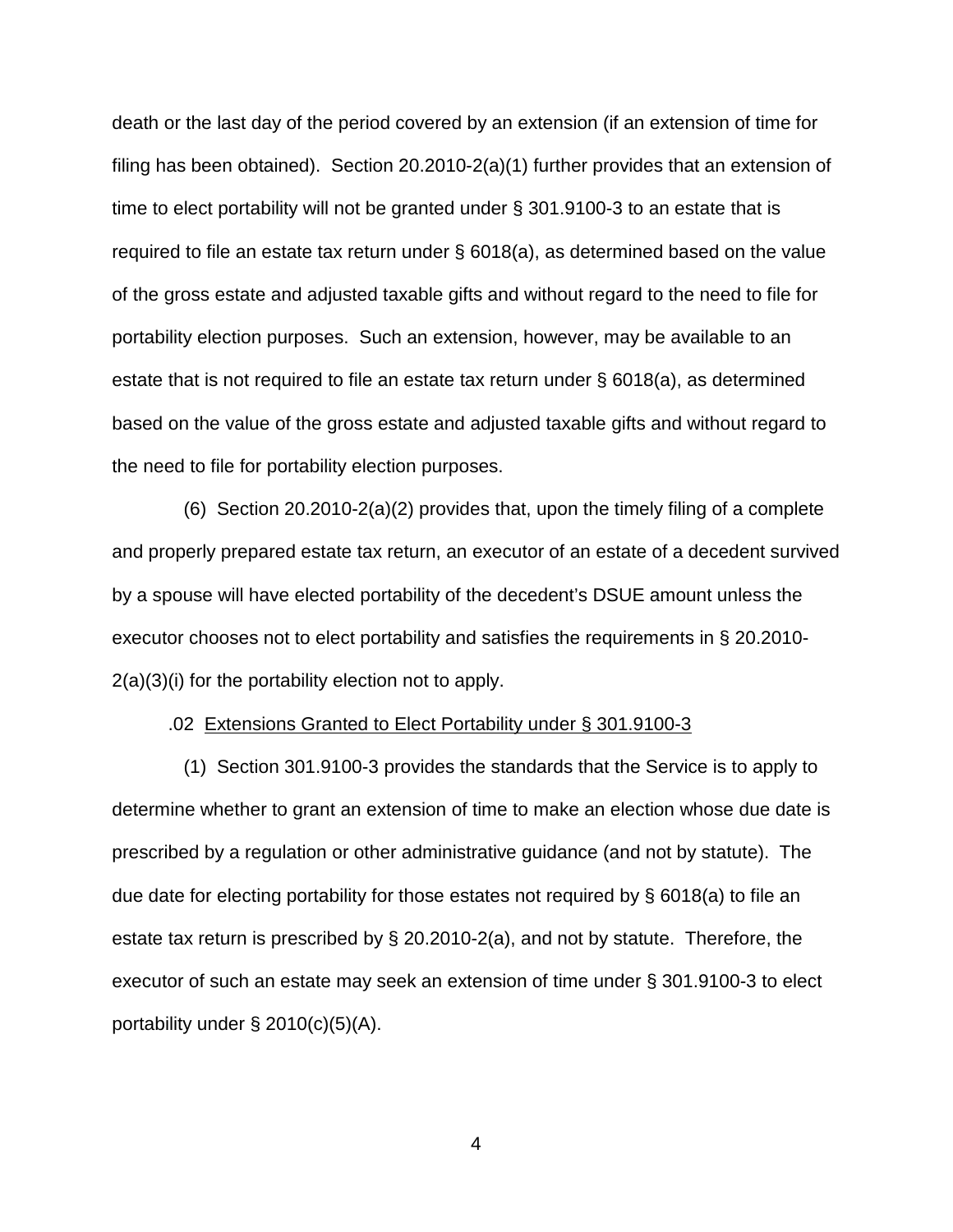(2) In general, under § 301.9100-3, relief will be granted if the taxpayer establishes to the satisfaction of the Commissioner that the taxpayer acted reasonably and in good faith and that the grant of relief will not prejudice the interests of the government.

 (3) On February 10, 2014, the Service published Rev. Proc. 2014-18, 2014-7 I.R.B. 513, which provided a simplified method for obtaining an extension of time under § 301.9100-3 to make a portability election under § 2010(c)(5)(A) that was available to the estates of decedents dying after December 31, 2010, if such an estate was not required by § 6018(a) to file an estate tax return and if such a decedent was survived by a spouse. However, this simplified method was available only on or before December 31, 2014. The revenue procedure stated that, through that same date, the Service would not issue letter rulings to such estates granting an extension of time under § 301.9100-3 to make a portability election under § 2010(c)(5)(A).

 (4) Since December 31, 2014, the Service has issued numerous letter rulings under § 301.9100-3 granting an extension of time to elect portability under § 2010(c)(5)(A) in situations in which the decedent's estate was not required by § 6018(a) to file an estate tax return. Many of these ruling requests have involved estates of decedents that discovered the failure to elect portability not long after the due date set forth in § 20.2010-2(a)(1) for filing an estate tax return to elect portability. Other ruling requests have involved estates of decedents with a date of death in the first years after the enactment of the portability election provisions, where the executor did not know about the need to file a return to elect portability, or did not discover the failure to elect portability, until many years later, often after the death of the surviving spouse.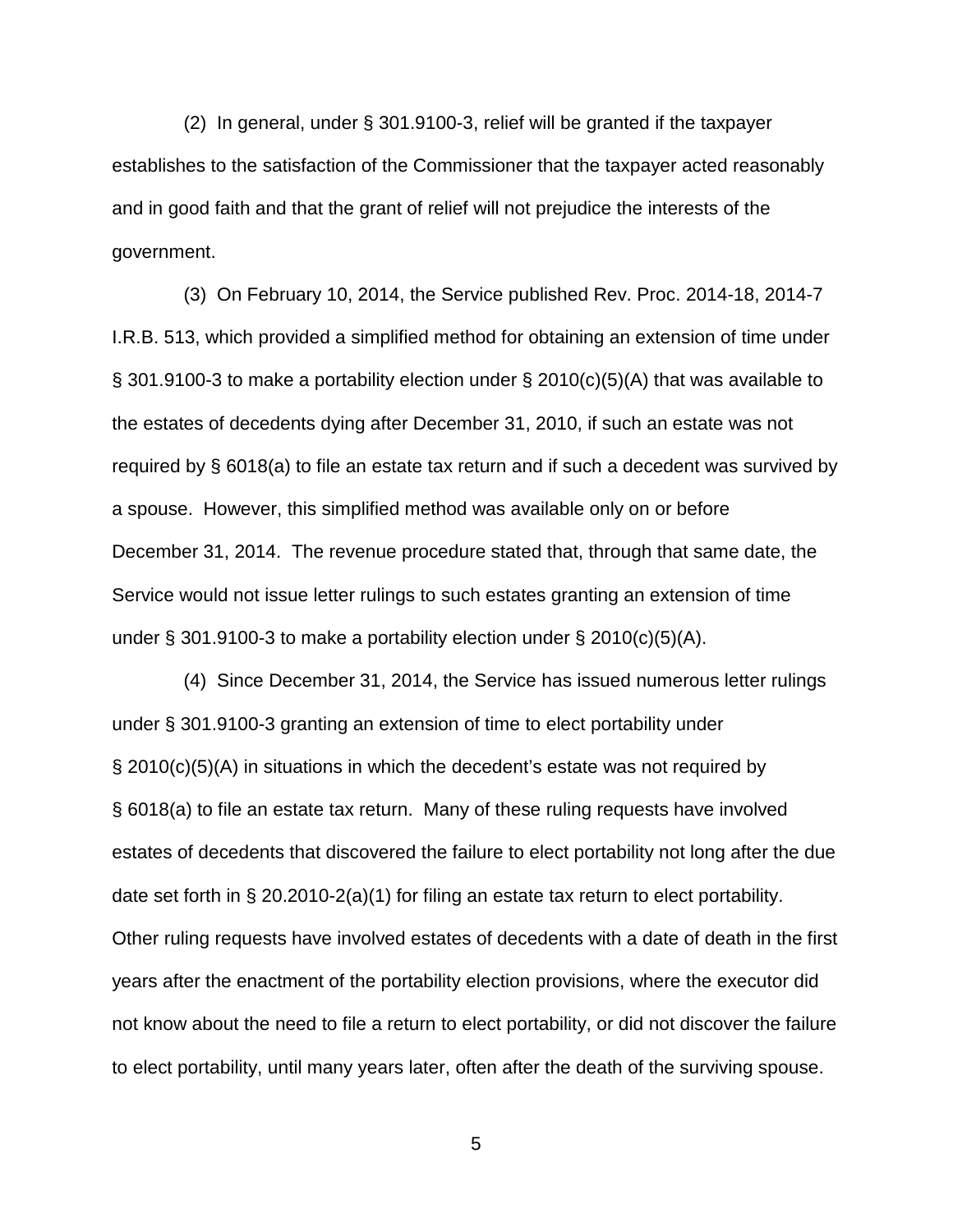(5) Treasury and the Service have determined that the considerable number of ruling requests for an extension of time to elect portability received since December 31, 2014, indicates a need for continuing relief for the estates of decedents having no filing requirement under § 6018(a). Further, the considerable number of ruling requests received has placed a significant burden on the Service. Accordingly, this revenue procedure provides a simplified method to the estates of decedents having no filing requirement under § 6018(a) to obtain an extension of time under § 301.9100-3 to elect portability, provided that certain requirements (set forth in sections 3.01 and 4.01 of this revenue procedure) are met.

 (6) In providing this relief, Treasury and the Service have considered requests received for a permanent and unlimited extension, but also have considered both the statutory requirement of a timely filed return and the prejudice to the government from a lack of available records and current appraisals resulting from a long delay between a decedent's death and the filing of an estate tax return for that decedent's estate. Accordingly, this revenue procedure provides a simplified method to obtain an extension of time to elect portability that is available to the estates of decedents having no filing requirement under § 6018(a) for a period the last day of which is the later of January 2, 2018, or the second anniversary of the decedent's date of death. A taxpayer seeking relief to elect portability after the second anniversary of a decedent's death may do so by requesting a letter ruling in accordance with the requirements of § 301.9100-3 and Rev. Proc. 2017-1, 2017-1 I.R.B. 1 (or any successor revenue procedure).

 (7) Making the simplified method of this revenue procedure available for all eligible estates through January 2, 2018, provides additional relief to the estates of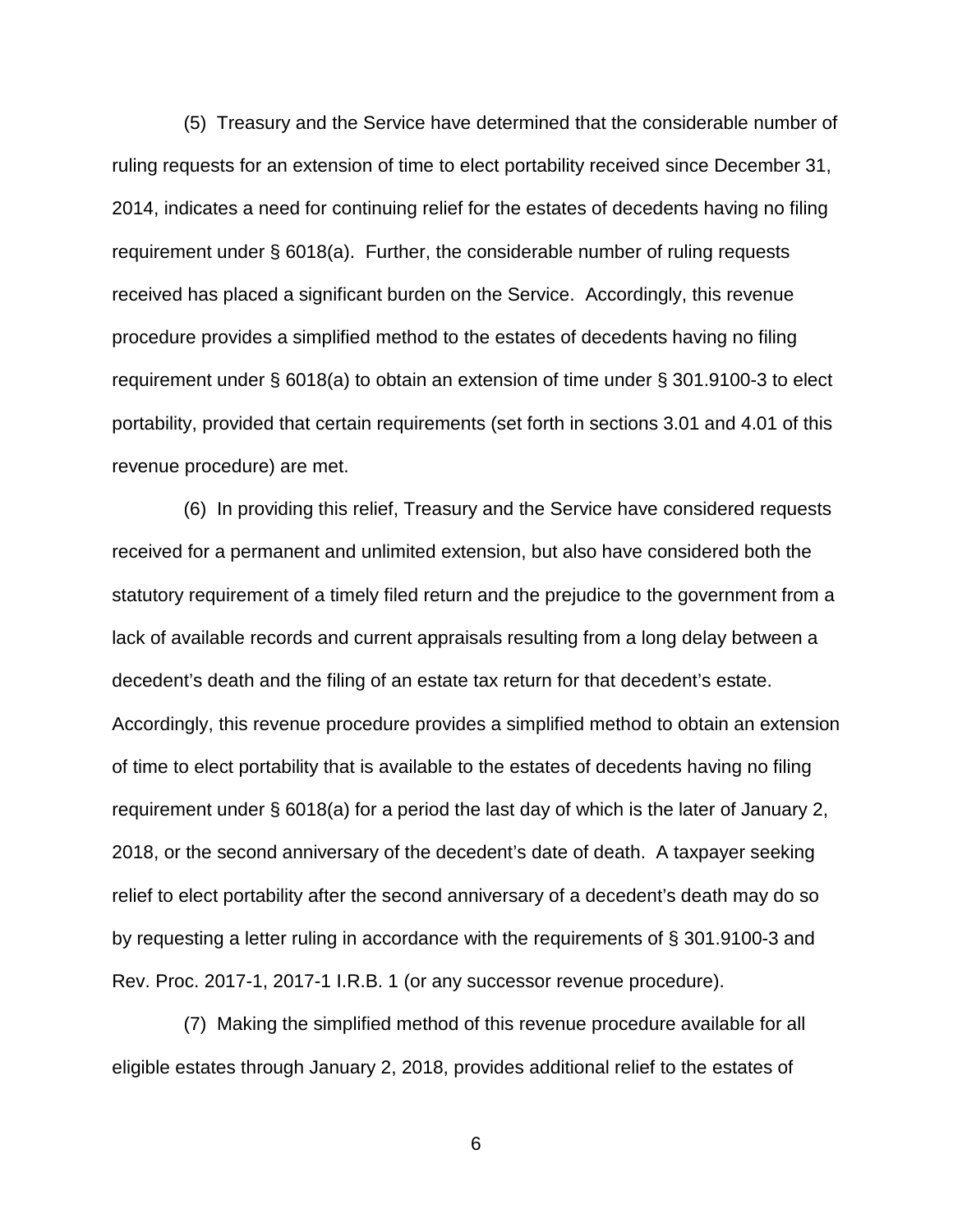decedents with a date of death in the first years after the enactment of the portability election provisions because the executors of those estates and their advisors may not have been aware of the opportunity and need to file an estate tax return to elect portability. Making the simplified method of this revenue procedure available after January 2, 2018, to estates during the two-year period immediately following the decedent's date of death should not unduly compromise the ability of the taxpayer or the Service to compute and verify the DSUE amount because the necessary records are likely to be available during that period. In addition, limiting the availability of this simplified method to that two-year period could be beneficial to the surviving spouse or the surviving spouse's estate in two ways. First, it increases the likelihood that the portability election will be made before the surviving spouse or the executor of the surviving spouse's estate is required to file a gift or estate tax return, thus eliminating the need to file such a return without claiming any DSUE amount and then, after the portability election has been made, having to either file a supplemental return or file a claim for a credit or refund. Second, if the allowance of the portability election made pursuant to this revenue procedure and the corresponding revised computation of the surviving spouse's applicable credit amount would result in a credit or refund of the surviving spouse's gift or estate tax, the availability of the simplified method during the two-year period may reduce the risk that the period under § 6511 for filing a claim for that credit or refund (generally, extending three years from the date of filing or, if later, two years from the date of payment) would expire before the portability election could be made pursuant to this revenue procedure.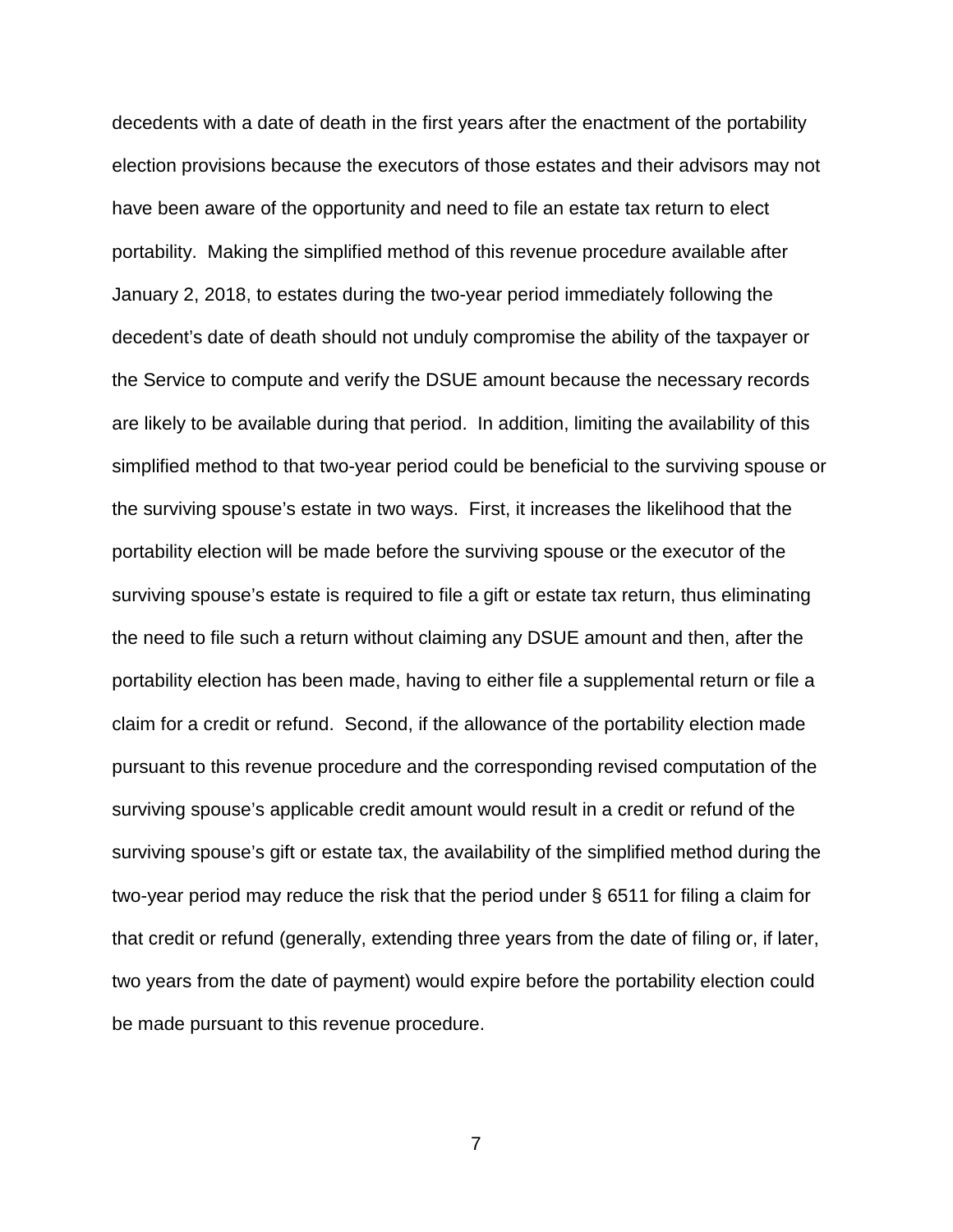### SECTION 3. SCOPE

.01 In General. The simplified method of this revenue procedure is available to the executor (either an appointed executor or, if none, a non-appointed executor, as provided in  $\S 20.2010-2(a)(6)$  of the estate of a decedent if:

(1) The decedent:

- (a) was survived by a spouse;
- (b) died after December 31, 2010; and
- (c) was a citizen or resident of the United States on the date of death.

 (2) The executor is not required to file an estate tax return under § 6018(a) as determined based on the value of the gross estate and adjusted taxable gifts and without regard to the need to file for portability purposes;

 (3) The executor did not file an estate tax return within the time required by § 20.2010-2(a)(1) for filing an estate tax return; and

 (4) The executor satisfies all requirements of section 4.01 of this revenue procedure.

.02 Executors that Timely Filed an Estate Tax Return. The simplified method of this revenue procedure is not available to the estate of a decedent whose executor filed an estate tax return within the time prescribed by § 20.2010-2(a)(1). Such an executor either will have elected portability of the DSUE amount by timely filing that estate tax return or will have affirmatively opted out of portability in accordance with  $\S$  20.2010-2(a)(3)(i).

.03 Failure to Qualify for Relief under this Revenue Procedure. The executor of an estate not within the scope described in section 3.01 of this revenue procedure only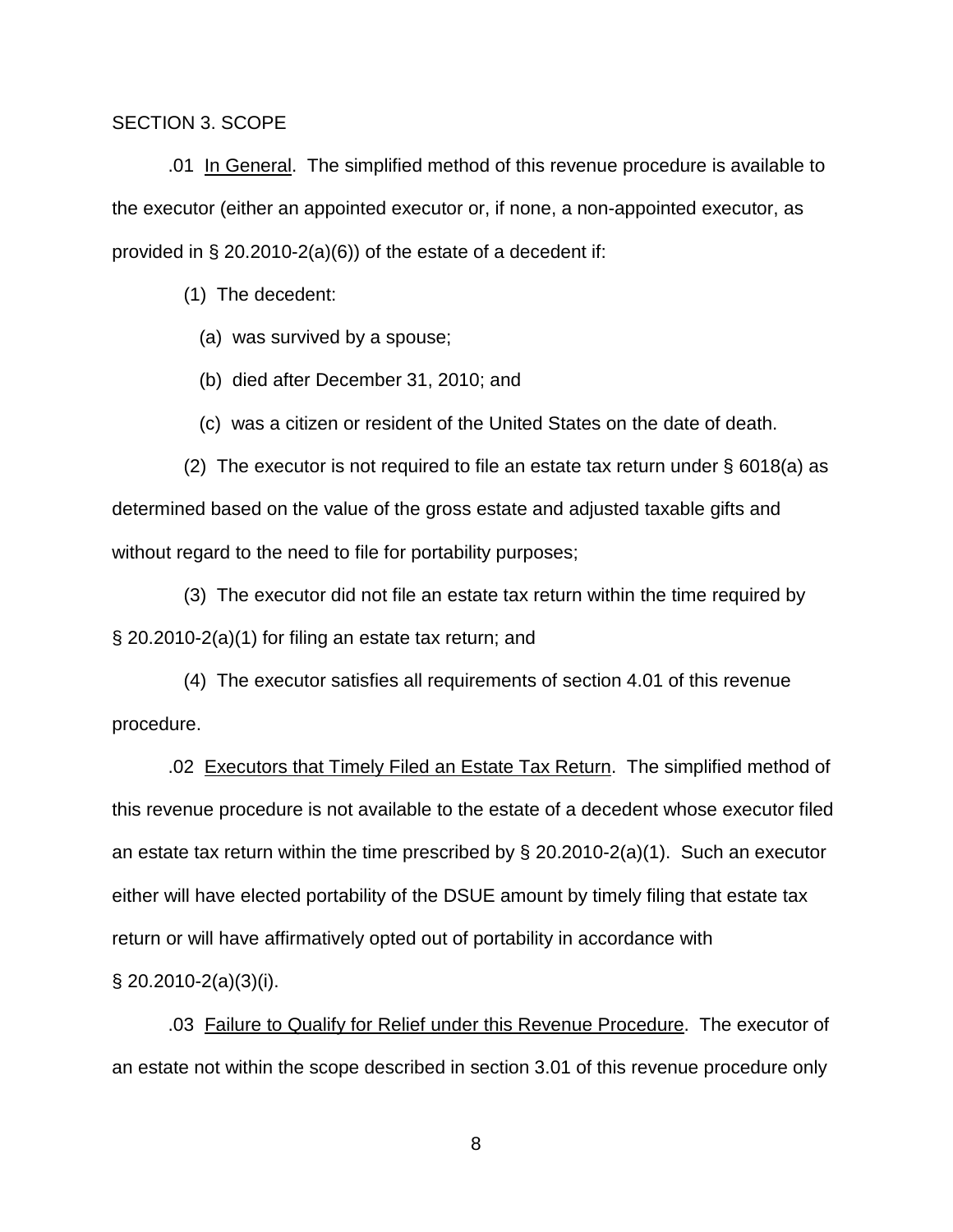because the executor does not satisfy the requirements of section 4.01 of this revenue procedure may request an extension of time to make the portability election under § 2010(c)(5)(A) by requesting a letter ruling under the provisions of § 301.9100-3. The requirements for requesting a letter ruling are described in Rev. Proc. 2017-1 (or any successor revenue procedure).

## SECTION 4. RELIEF FOR CERTAIN LATE PORTABILITY ELECTIONS

.01 Requirements for Relief. The requirements for relief under this revenue procedure are as follows:

 (1) A person permitted to make the election on behalf of the estate of a decedent--that is, an executor described in § 20.2010-2(a)(6)--must file a complete and properly prepared Form 706, United States Estate (and Generation-Skipping Transfer) Tax Return, on or before the later of January 2, 2018, or the second annual anniversary of the decedent's date of death. The Form 706 will be considered complete and properly prepared if it is prepared in accordance with  $\S 20.2010-2(a)(7)$ .

 (2) The executor filing the Form 706 on behalf of the decedent's estate must state at the top of the Form 706 that the return is "FILED PURSUANT TO REV. PROC. 2017-34 TO ELECT PORTABILITY UNDER § 2010(c)(5)(A)."

.02 Extent of Relief. Satisfaction of the requirements for relief, as provided in section 4.01 of this revenue procedure, by an executor for whom the relief is available pursuant to section 3.01 of this revenue procedure, is deemed to satisfy the requirements for relief under § 301.9100-3 and, upon that satisfaction, relief is granted under the provisions of § 301.9100-3 to extend the time to elect portability under § 2010(c)(5)(A). Accordingly, for purposes of electing portability, the Form 706 of the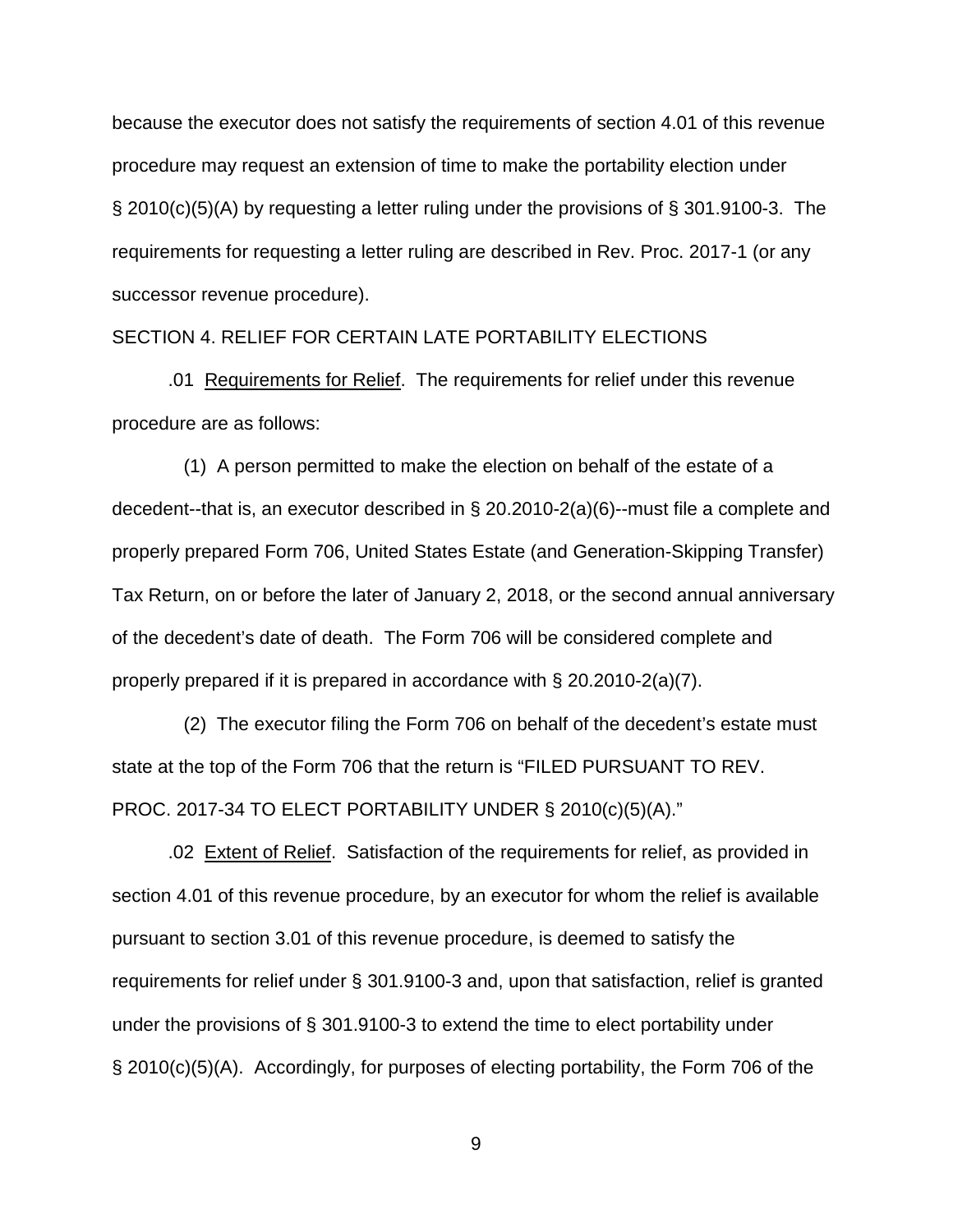decedent's estate will be considered to have been filed timely in accordance with  $\S$  20.2010-2(a)(1).

.03 Subsequent Determination that Executor Is Required to File a Return under § 6018(a). If, subsequent to the grant of relief pursuant to this revenue procedure, it is determined that, based on the value of the gross estate and taking into account any taxable gifts, the executor was required to file an estate tax return under § 6018(a), the grant of an extension as provided in section 4.02 of this revenue procedure is deemed null and void *ab initio*.

## SECTION 5. IMPACT OF RELIEF ON SURVIVING SPOUSE

.01 Application of DSUE Amount. If the decedent's estate is granted relief under this revenue procedure so that the estate tax return is considered to have been timely filed for purposes of electing portability, the DSUE amount of that decedent is available to the decedent's surviving spouse or the estate of the surviving spouse for application to the surviving spouse's transfers made on or after the decedent's date of death in accordance with the rules prescribed under § 20.2010-3 of the Estate Tax Regulations and § 25.2505-2 of the Gift Tax Regulations. However, if the increase in the surviving spouse's applicable exclusion amount attributable to the addition of the decedent's DSUE amount as of the decedent's date of death results in an overpayment of gift or estate tax by the surviving spouse or his or her estate, no claim for credit or refund may be made if the period of limitations under § 6511(a) for filing a claim for credit or refund of an overpayment of tax with respect to such transfer has expired. That is, an extension of time to elect portability granted under this revenue procedure does not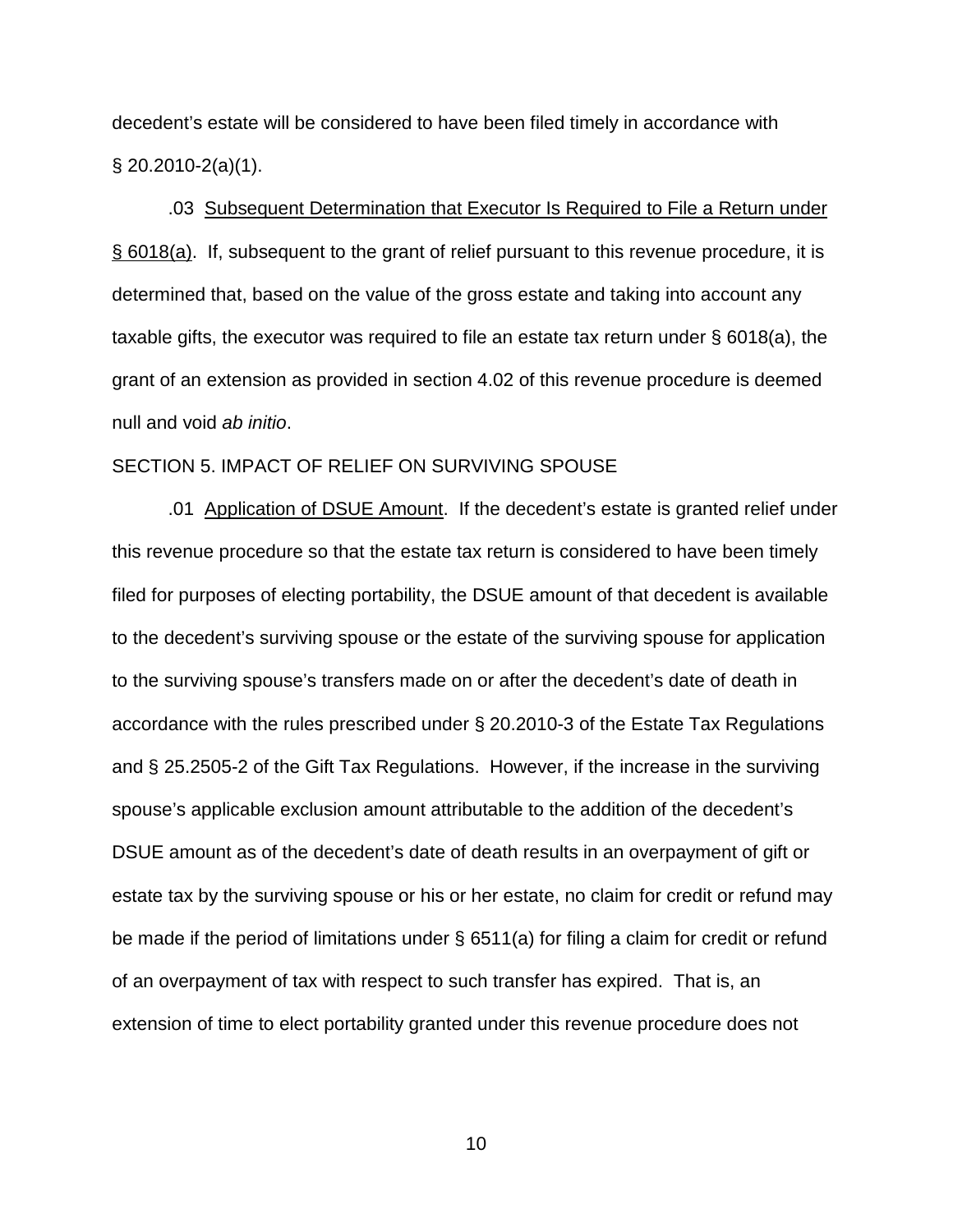extend the period during which the surviving spouse or the surviving spouse's estate may make a claim for credit or refund under § 6511(a).

.02 Protective Claim for Credit or Refund of Tax in Anticipation of Relief under this Revenue Procedure. Because a surviving spouse has no DSUE amount from a deceased spouse to apply to such surviving spouse's transfers until the portability election has been made by the deceased spouse's executor (see §§ 20.2010-3(a)(2) and 25.2505-2(a)(2)), a claim for credit or refund of tax filed within the time prescribed in § 6511(a) by the surviving spouse or the estate of the surviving spouse in anticipation of a Form 706 being filed to elect portability pursuant to this revenue procedure will be considered a protective claim for credit or refund of tax.

### .03 Examples.

### (1) Example 1.

 (a) Predeceasing Spouse (S1) dies on January 1, 2014, survived by Surviving Spouse (S2). The assets includible in S1's gross estate consist of cash on deposit in bank accounts held jointly with S2 with rights of survivorship in the amount of \$2,000,000. S1 made no taxable gifts during life. S1's executor is not required to file an estate tax return under § 6018(a), and does not file such a return.

 (b) S2 dies on January 30, 2014. S2's taxable estate is \$8,000,000 and S2 made no taxable gifts during life. S2's executor files a Form 706 on behalf of S2's estate on October 30, 2014, claiming an applicable exclusion amount of \$5,340,000. S2's executor includes payment of the estate tax with the Form 706.

 (c) Pursuant to this revenue procedure, S1's executor files a complete and properly prepared Form 706 on behalf of S1's estate on December 1, 2017, reporting a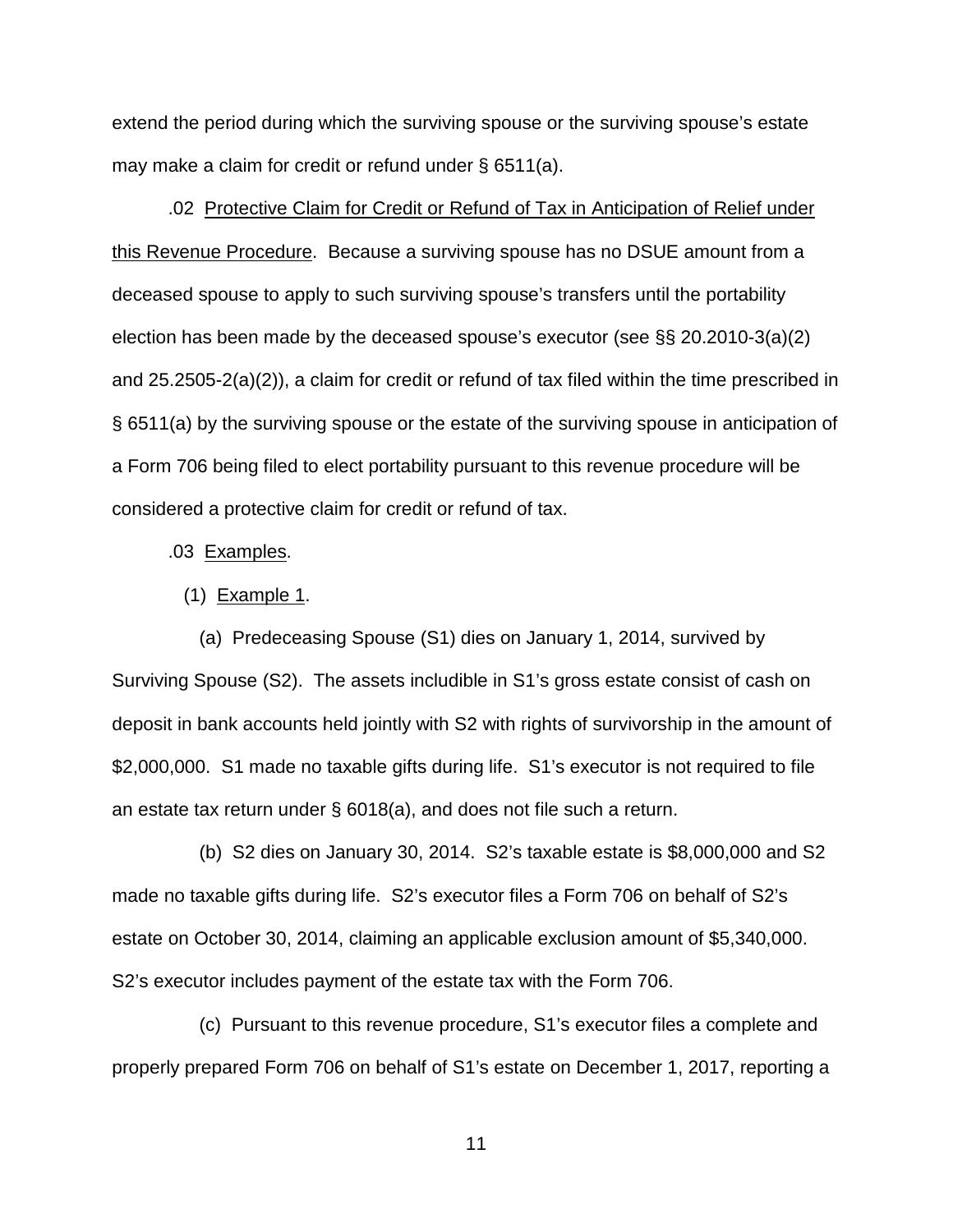DSUE amount of \$5,340,000. The executor includes at the top of the Form 706 the statement required by section 4.01(2) of this revenue procedure. The filing of the return satisfies the requirements for a grant of relief under this revenue procedure and S1's estate is deemed to have made a valid portability election. The Service accepts S1's return with no changes.

 (d) To recover the estate tax paid, S2's executor must file a claim for credit or refund of tax by October 30, 2017 (the end of the period of limitations prescribed in § 6511(a)), even though a Form 706 to elect portability has not been filed on behalf of S1's estate by that date. Such a claim filed on Form 843, Claim for Refund and Request for Abatement, in anticipation of the filing of the Form 706 by S1's executor will be considered a protective claim for credit or refund of tax. Accordingly, as long as the Form 843 is filed on or before October 30, 2017, the Service can consider and process that claim for credit or refund of tax once S1's estate is deemed to have made a valid portability election and S2's estate notifies the Service that the claim for credit or refund is ready for consideration.

#### (2) Example 2.

(a) The facts relating to S1 and S1's estate are the same as in **Example 1.** S2 makes a gift to Child of \$6,000,000 on December 1, 2014. S2 has made no prior taxable gifts. On April 15, 2015, S2 files a Form 709, United States Gift (and Generation-Skipping Transfer) Tax Return, claiming an applicable exclusion amount of \$5,340,000. S2 tenders payment of the gift tax with the Form 709.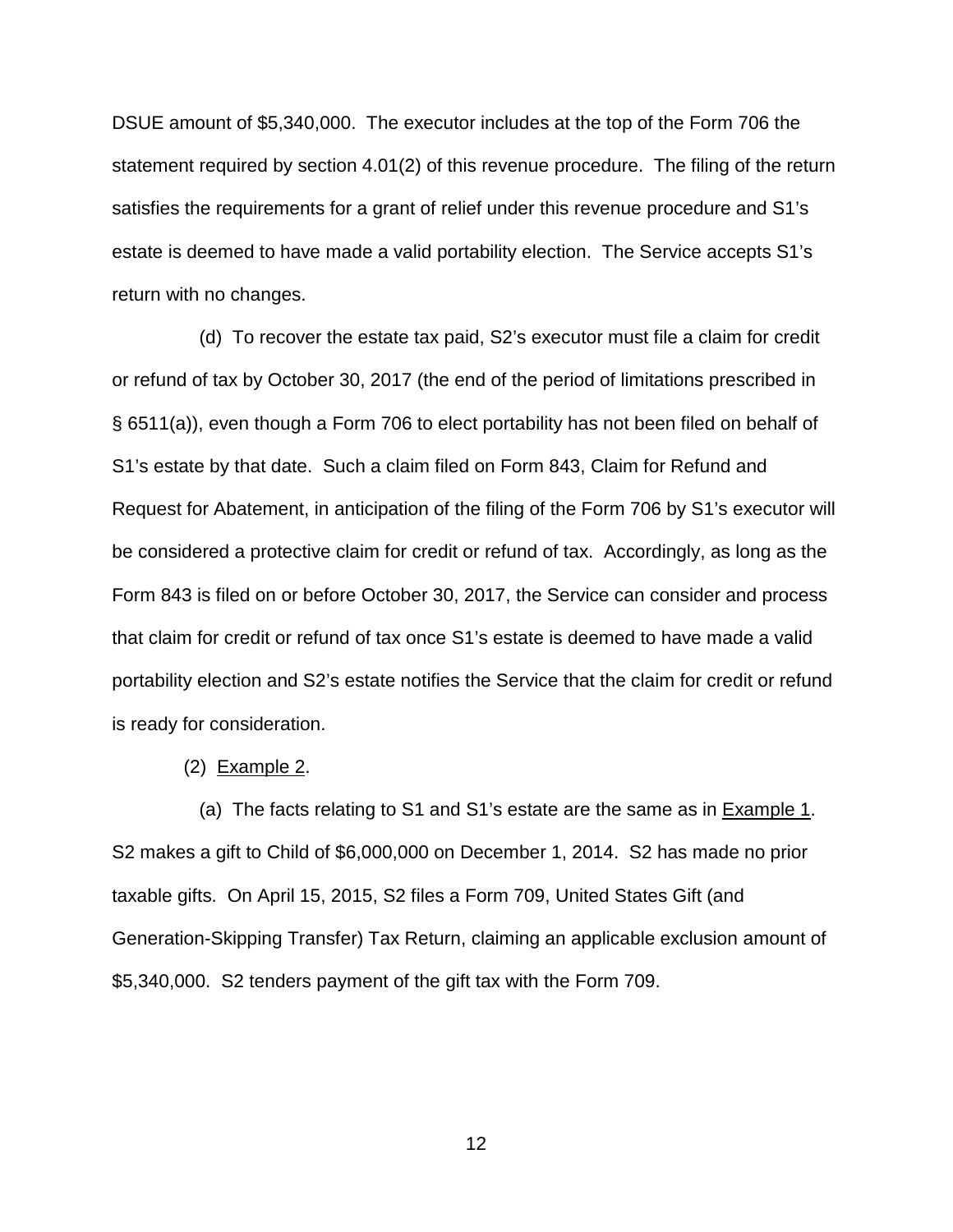(b) To recover the gift tax paid, S2 must file a claim for credit or refund of tax (protective or otherwise) within the time prescribed in § 6511(a) for filing a claim for credit or refund.

(3) Example 3.

(a) The facts are the same as in **Example 2** except that S2's Form 709 claims an applicable exclusion amount of \$10,680,000 including a DSUE amount of \$5,340,000 from S1's estate. As a result, the Form 709 reports no tax due and S2 tenders no gift tax.

 (b) Although the portability election, once made, makes S1's DSUE amount available to S2 retroactively to S1's date of death, that DSUE amount is not available until the election is made. Because S2 files the Form 709 before S1's estate makes the portability election, S2's claimed application of the DSUE amount will be denied and gift tax on the transfer will be assessed. To recover that gift tax once the portability election has been made by S1's estate, S2 must file a claim for credit or refund of tax (protective or otherwise) within the time prescribed in § 6511(a) for filing a claim for credit or refund. SECTION 6. EFFECT ON OTHER DOCUMENTS

Rev. Proc. 2017-3, 2017-1 I.R.B. 130, is amplified.

#### SECTION 7. EFFECTIVE DATE

.01 In General. This revenue procedure is effective June 9, 2017.

.02 Letter Rulings Will Not Be Issued. Through the later of January 2, 2018, or the second anniversary of a decedent's date of death, the exclusive procedure for obtaining an extension of time under § 301.9100-3 to make a portability election under § 2010(c)(5)(A) for the estate of a decedent, if the decedent and executor meet the